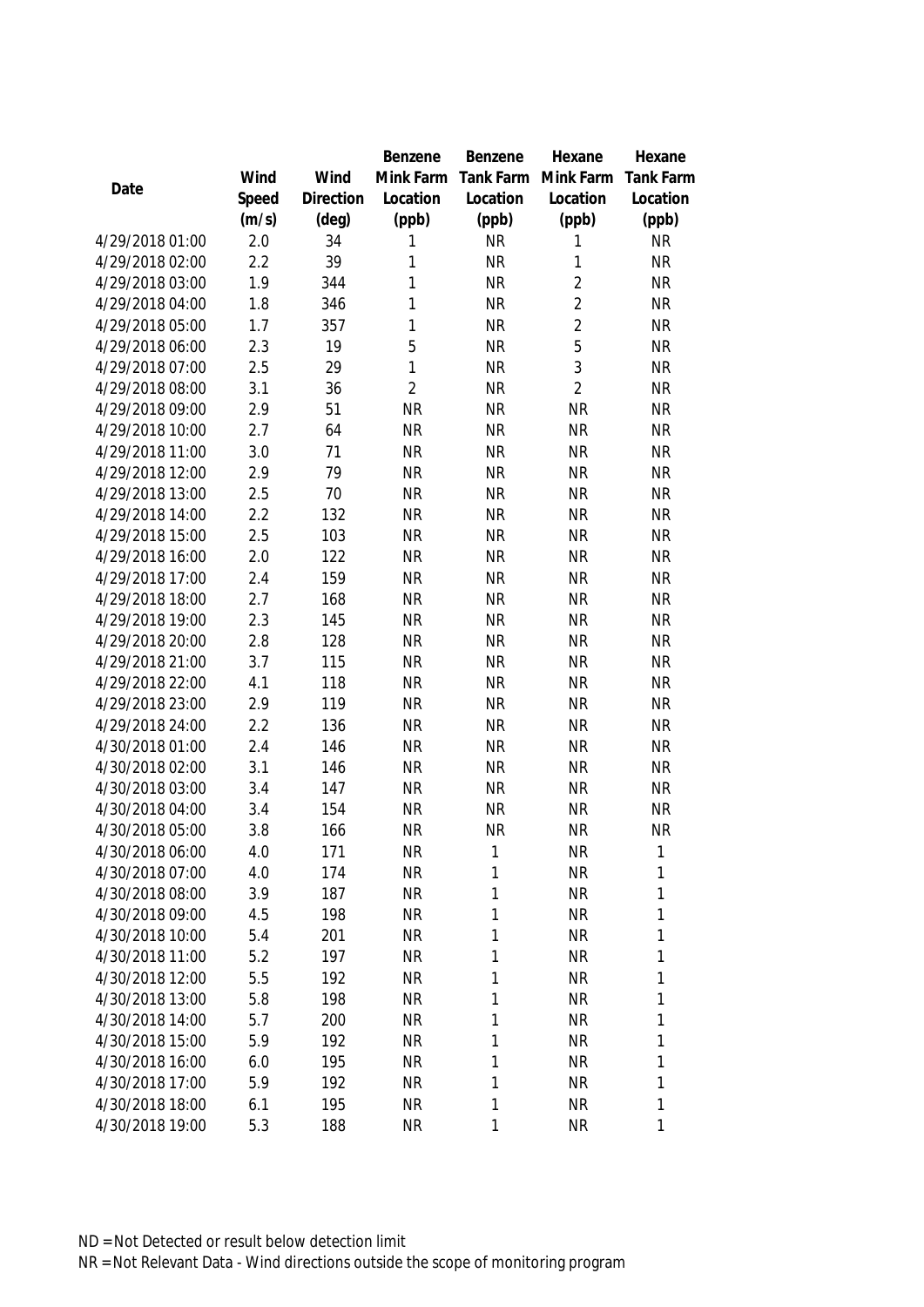|                 |       |           | Benzene      | Benzene      | Hexane       | Hexane           |
|-----------------|-------|-----------|--------------|--------------|--------------|------------------|
|                 | Wind  | Wind      | Mink Farm    | Tank Farm    | Mink Farm    | <b>Tank Farm</b> |
| Date            | Speed | Direction | Location     | Location     | Location     | Location         |
|                 | (m/s) | (deg)     | (ppb)        | (ppb)        | (ppb)        | (ppb)            |
| 4/30/2018 20:00 | 4.9   | 180       | <b>NR</b>    | 1            | <b>NR</b>    | 1                |
| 4/30/2018 21:00 | 5.4   | 180       | <b>NR</b>    | 1            | <b>NR</b>    | 1                |
| 4/30/2018 22:00 | 5.6   | 184       | <b>NR</b>    | $\mathbf{1}$ | <b>NR</b>    | 1                |
| 4/30/2018 23:00 | 5.5   | 193       | <b>NR</b>    | 1            | <b>NR</b>    | 1                |
| 4/30/2018 24:00 | 5.7   | 195       | <b>NR</b>    | 1            | <b>NR</b>    | $\mathbf{1}$     |
| 5/1/2018 01:00  | 5.7   | 198       | <b>NR</b>    | 1            | <b>NR</b>    | 1                |
| 5/1/2018 02:00  | 5.2   | 202       | <b>NR</b>    | 1            | <b>NR</b>    | 1                |
| 5/1/2018 03:00  | 4.6   | 208       | <b>NR</b>    | 1            | <b>NR</b>    | 1                |
| 5/1/2018 04:00  | 4.4   | 198       | <b>NR</b>    | 1            | <b>NR</b>    | 1                |
| 5/1/2018 05:00  | 3.9   | 179       | <b>NR</b>    | 1            | <b>NR</b>    | 1                |
| 5/1/2018 06:00  | 3.5   | 165       | <b>NR</b>    | <b>NR</b>    | <b>NR</b>    | <b>NR</b>        |
| 5/1/2018 07:00  | 3.9   | 166       | <b>NR</b>    | <b>NR</b>    | <b>NR</b>    | <b>NR</b>        |
| 5/1/2018 08:00  | 3.7   | 180       | <b>NR</b>    | $\mathbf 1$  | <b>NR</b>    | 1                |
| 5/1/2018 09:00  | 4.6   | 200       | <b>NR</b>    | 1            | <b>NR</b>    | 1                |
| 5/1/2018 10:00  | 5.5   | 215       | <b>NR</b>    | 1            | <b>NR</b>    | 1                |
| 5/1/2018 11:00  | 5.8   | 217       | <b>NR</b>    | 1            | <b>NR</b>    | 1                |
| 5/1/2018 12:00  | 6.9   | 217       | <b>NR</b>    | 1            | <b>NR</b>    | $\mathbf{1}$     |
| 5/1/2018 13:00  | 7.3   | 234       | 1            | 1            | 1            | $\mathbf{1}$     |
| 5/1/2018 14:00  | 7.3   | 209       | <b>NR</b>    | 1            | <b>NR</b>    | 1                |
| 5/1/2018 15:00  | 7.3   | 206       | <b>NR</b>    | 1            | <b>NR</b>    | 1                |
| 5/1/2018 16:00  | 7.1   | 204       | <b>NR</b>    | 1            | <b>NR</b>    | 1                |
| 5/1/2018 17:00  | 6.7   | 213       | <b>NR</b>    | 1            | <b>NR</b>    | 1                |
| 5/1/2018 18:00  | 7.4   | 213       | <b>NR</b>    | 1            | <b>NR</b>    | 1                |
| 5/1/2018 19:00  | 7.0   | 196       | <b>NR</b>    | 1            | <b>NR</b>    | 1                |
| 5/1/2018 20:00  | 6.8   | 193       | <b>NR</b>    | 1            | <b>NR</b>    | 1                |
| 5/1/2018 21:00  | 6.1   | 196       | <b>NR</b>    | $\mathbf{1}$ | <b>NR</b>    | 1                |
| 5/1/2018 22:00  | 6.4   | 197       | <b>NR</b>    | $\mathbf{1}$ | <b>NR</b>    | 1                |
| 5/1/2018 23:00  | 6.0   | 203       | <b>NR</b>    | 1            | <b>NR</b>    | 1                |
| 5/1/2018 24:00  | 7.0   | 208       | <b>NR</b>    | 1            | <b>NR</b>    | 1                |
| 5/2/2018 01:00  | 7.3   | 211       | <b>NR</b>    | 1            | <b>NR</b>    | 1                |
| 5/2/2018 02:00  | 6.8   | 211       | <b>NR</b>    | 1            | <b>NR</b>    | 1                |
| 5/2/2018 03:00  | 6.7   | 212       | <b>NR</b>    | 1            | <b>NR</b>    | 1                |
| 5/2/2018 04:00  | 6.0   | 210       | <b>NR</b>    | 1            | <b>NR</b>    | 1                |
| 5/2/2018 05:00  | 5.6   | 215       | <b>NR</b>    | 1            | <b>NR</b>    | 1                |
| 5/2/2018 06:00  | 4.9   | 209       | <b>NR</b>    | 1            | <b>NR</b>    | 1                |
| 5/2/2018 07:00  | 4.4   | 204       | <b>NR</b>    | 1            | <b>NR</b>    | 1                |
| 5/2/2018 08:00  | 5.2   | 204       | <b>NR</b>    | $\mathbf 1$  | <b>NR</b>    | 1                |
| 5/2/2018 09:00  | 6.0   | 221       | <b>NR</b>    | 1            | <b>NR</b>    | 1                |
| 5/2/2018 10:00  | 6.7   | 236       | $\mathbf{1}$ | $\mathbf 1$  | $\mathbf{1}$ | 1                |
| 5/2/2018 11:00  | 6.6   | 227       | <b>NR</b>    | 1            | <b>NR</b>    | 1                |
| 5/2/2018 12:00  | 6.9   | 240       | 1            | $\mathbf 1$  | 1            | 1                |
| 5/2/2018 13:00  | 6.9   | 244       | 1            | $\mathbf 1$  | 1            | $\overline{2}$   |
| 5/2/2018 14:00  | 5.9   | 242       | 1            | 1            | 1            | 1                |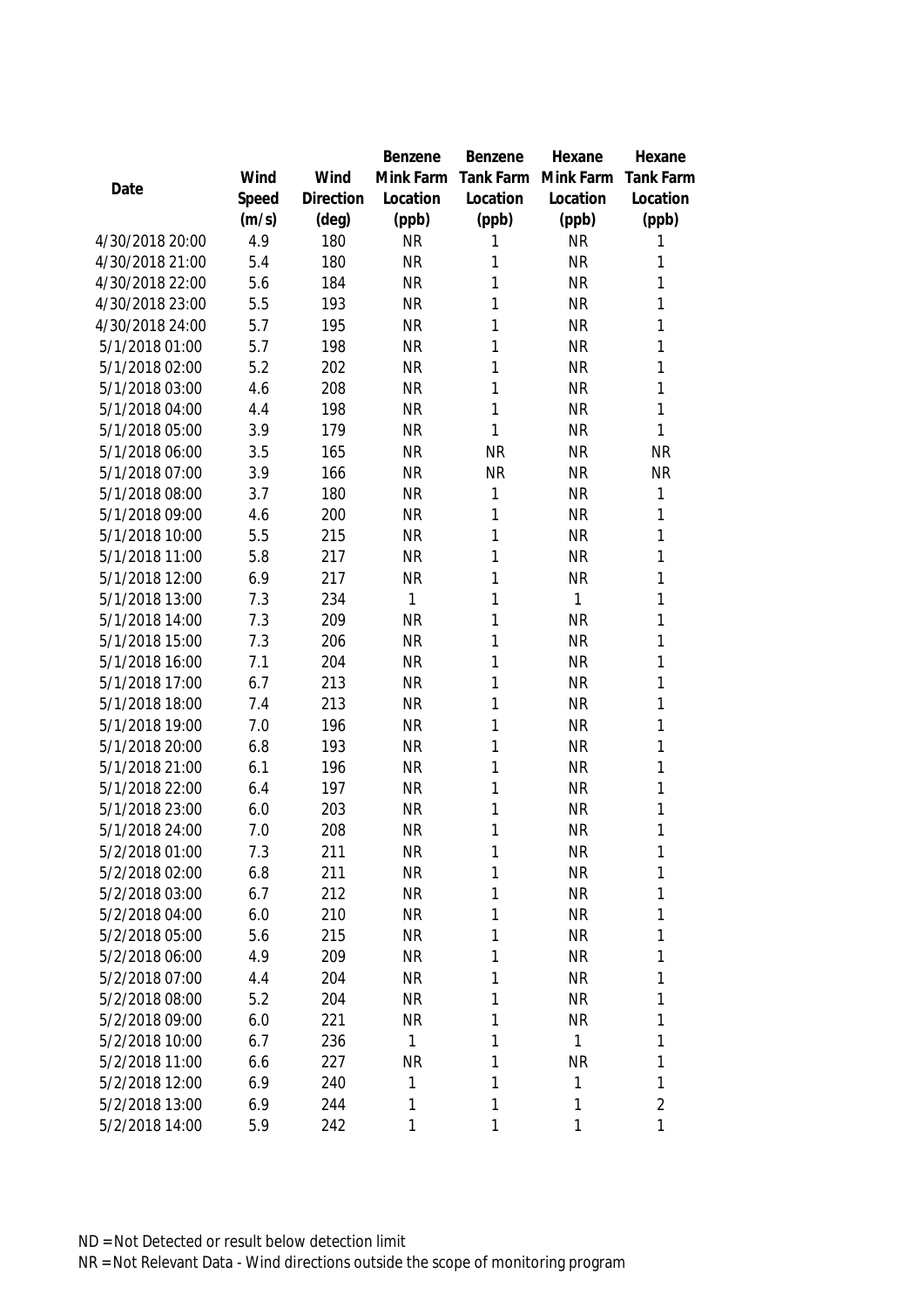|                |       |                | Benzene   | Benzene      | Hexane         | Hexane           |
|----------------|-------|----------------|-----------|--------------|----------------|------------------|
|                | Wind  | Wind           | Mink Farm | Tank Farm    | Mink Farm      | <b>Tank Farm</b> |
| Date           | Speed | Direction      | Location  | Location     | Location       | Location         |
|                | (m/s) | $(\text{deg})$ | (ppb)     | (ppb)        | (ppb)          | (ppb)            |
| 5/2/2018 15:00 | 5.6   | 225            | <b>NR</b> | 1            | <b>NR</b>      | 1                |
| 5/2/2018 16:00 | 5.5   | 221            | <b>NR</b> | 1            | <b>NR</b>      | 1                |
| 5/2/2018 17:00 | 6.3   | 223            | <b>NR</b> | 1            | <b>NR</b>      | 1                |
| 5/2/2018 18:00 | 1.8   | 167            | <b>NR</b> | <b>NR</b>    | <b>NR</b>      | <b>NR</b>        |
| 5/2/2018 19:00 | 1.2   | 121            | <b>NR</b> | <b>NR</b>    | <b>NR</b>      | <b>NR</b>        |
| 5/2/2018 20:00 | 1.6   | 140            | <b>NR</b> | <b>NR</b>    | <b>NR</b>      | <b>NR</b>        |
| 5/2/2018 21:00 | 2.6   | 23             | <b>NR</b> | <b>NR</b>    | <b>NR</b>      | <b>NR</b>        |
| 5/2/2018 22:00 | 2.7   | 113            | <b>NR</b> | <b>NR</b>    | <b>NR</b>      | <b>NR</b>        |
| 5/2/2018 23:00 | 3.2   | 128            | <b>NR</b> | <b>NR</b>    | <b>NR</b>      | <b>NR</b>        |
| 5/2/2018 24:00 | 2.4   | 21             | 1         | <b>NR</b>    | $\mathbf{1}$   | <b>NR</b>        |
| 5/3/2018 01:00 | 3.8   | 329            | 1         | <b>NR</b>    | $\overline{2}$ | <b>NR</b>        |
| 5/3/2018 02:00 | 2.0   | 110            | <b>NR</b> | <b>NR</b>    | <b>NR</b>      | <b>NR</b>        |
| 5/3/2018 03:00 | 3.2   | 142            | <b>NR</b> | <b>NR</b>    | <b>NR</b>      | <b>NR</b>        |
| 5/3/2018 04:00 | 1.8   | 351            | <b>NR</b> | <b>NR</b>    | <b>NR</b>      | <b>NR</b>        |
| 5/3/2018 05:00 | 1.9   | 349            | <b>NR</b> | <b>NR</b>    | <b>NR</b>      | <b>NR</b>        |
| 5/3/2018 06:00 | 2.3   | 89             | <b>NR</b> | <b>NR</b>    | <b>NR</b>      | <b>NR</b>        |
| 5/3/2018 07:00 | 2.2   | 146            | <b>NR</b> | <b>NR</b>    | <b>NR</b>      | <b>NR</b>        |
| 5/3/2018 08:00 | 1.9   | 105            | <b>NR</b> | <b>NR</b>    | <b>NR</b>      | <b>NR</b>        |
| 5/3/2018 09:00 | 2.1   | 357            | 1         | <b>NR</b>    | $\mathbf{1}$   | <b>NR</b>        |
| 5/3/2018 10:00 | 1.5   | 340            | <b>NR</b> | <b>NR</b>    | <b>NR</b>      | <b>NR</b>        |
| 5/3/2018 11:00 | 3.2   | 251            | 1         | 1            | $\mathbf{1}$   | 1                |
| 5/3/2018 12:00 | 2.7   | 261            | 1         | 1            | $\mathbf{1}$   | 1                |
| 5/3/2018 13:00 | 3.3   | 210            | <b>NR</b> | 1            | <b>NR</b>      | 1                |
| 5/3/2018 14:00 | 4.0   | 210            | <b>NR</b> | 1            | <b>NR</b>      | 1                |
| 5/3/2018 15:00 | 4.6   | 211            | <b>NR</b> | $\mathbf{1}$ | <b>NR</b>      | 1                |
| 5/3/2018 16:00 | 5.5   | 221            | <b>NR</b> | 1            | <b>NR</b>      | 1                |
| 5/3/2018 17:00 | 7.5   | 222            | <b>NR</b> | $\mathbf{1}$ | <b>NR</b>      | 1                |
| 5/3/2018 18:00 | 5.1   | 210            | <b>NR</b> | 1            | <b>NR</b>      | 1                |
| 5/3/2018 19:00 | 3.0   | 179            | <b>NR</b> | 1            | <b>NR</b>      | 1                |
| 5/3/2018 20:00 | 4.2   | 174            | <b>NR</b> | 1            | <b>NR</b>      | 1                |
| 5/3/2018 21:00 | 4.8   | 178            | <b>NR</b> | 1            | <b>NR</b>      | 1                |
| 5/3/2018 22:00 | 6.1   | 191            | <b>NR</b> | 1            | <b>NR</b>      | 1                |
| 5/3/2018 23:00 | 6.1   | 191            | <b>NR</b> | 1            | <b>NR</b>      | 1                |
| 5/3/2018 24:00 | 6.4   | 201            | <b>NR</b> | 1            | <b>NR</b>      | 1                |
| 5/4/2018 01:00 | 6.2   | 198            | <b>NR</b> | 1            | <b>NR</b>      | 1                |
| 5/4/2018 02:00 | 6.9   | 207            | <b>NR</b> | 1            | <b>NR</b>      | 1                |
| 5/4/2018 03:00 | 8.4   | 218            | <b>NR</b> | 1            | <b>NR</b>      | 1                |
| 5/4/2018 04:00 | 7.3   | 218            | <b>NR</b> | 1            | <b>NR</b>      | 1                |
| 5/4/2018 05:00 | 8.5   | 221            | <b>NR</b> | 1            | <b>NR</b>      | 1                |
| 5/4/2018 06:00 | 8.5   | 223            | <b>NR</b> | 1            | <b>NR</b>      | 1                |
| 5/4/2018 07:00 | 8.6   | 239            | 1         | 1            | $\mathbf{1}$   | 1                |
| 5/4/2018 08:00 | 8.6   | 269            | 1         | 1            | 1              | 1                |
| 5/4/2018 09:00 | 7.4   | 294            | 1         | <b>NR</b>    | 1              | <b>NR</b>        |